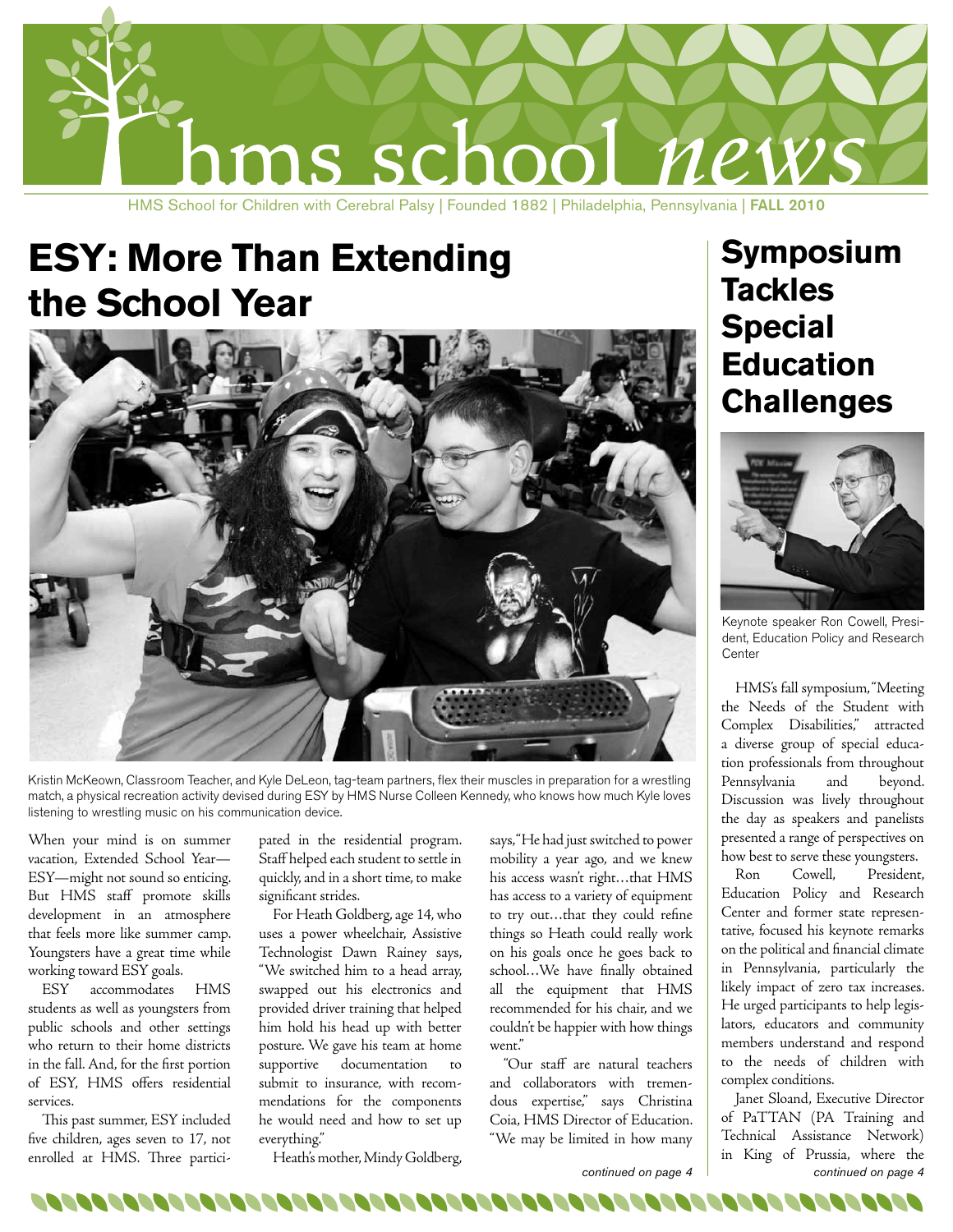Over the past six years, theater has taken an increasing role alongside music, art and dance to provide opportunity for students' self-expression through the arts. Younger students participated in the long-standing theater collaboration

with Germantown Friends School (GFS), but there was no similar program for older teens.

Recreation Therapist Rich Magnuson initiated a partnership with Walnut Street Theatre's (WST) education outreach staff



who performed at HMS for many years. They wanted to engage students in hands-on theater activities that over time would explore expressing emotions, taking on roles, developing story lines, using props, rehearsing and ultimately performing. No one knew quite what to expect.

The new program, one small afterschool group meeting weekly with a WST teaching artist, had such a positive impact it has expanded to involve 44 students everyone who is not part of the GFS collaboration—small groups working each week with WST artists or interns and HMS staff.

Activities vary based on students' abilities, but regardless of each group's

process, everyone participates in a culminating performance. Mr. Magnuson says, "Every child should have that exhilarating experience of stage fright and excitement. Now we have more opportunities for them to do that."

Many students attended a live performance last year at either WST or People's Light and Theatre, and talked with cast members after the show. Staff then incorporated this experience into HMS theater activities.

Susan Nicodemus Quinn, WST Director of Education, says, "It's been a real partnership over the years—taking the best of the knowledge of all the people involved and doing what's best for the kids… It's had a profound impact on us at WST, opening our eyes to what children who have disabilities can do."

Even prior to the formal program, HMS teachers have used elements of theater in the classroom—props, costumes and theatrics—to motivate students and to teach skills. During ESY 2010, staff selected four popular movies like *Pirates of the Caribbean* to develop a weekly theme for fun learning activities that culminated on Fridays when students watched the movie and used language, costumes and props that they created throughout the week. In theater arts, students can experience these teaching tools in a different way.

Ms. Quinn describes a student who struggles to show movement with his face and hands. "When we do our imagination exercises, you can see his engagement level shift," she says. "At the end of one exercise, he clapped his hands. It was a wonderful moment."



### **Executive Director's Message**

By Diane L. Gallagher, PhD

The November elections confirm the likelihood of additional state budget cuts. If HMS and other Approved Private Schools (APS) throughout Pennsylvania can maintain our current funding levels over the next few years, we'll be doing well. Now more than ever, it is so important to educate our communities and our policy and decision makers about the needs and potential of our students.

Those youngsters with the most complex conditions, the most medically fragile, are not the first students that the public think about when they hear "special education." We need to help others understand these youngsters' capacity for learning, for achievement and for the joy that comes from mastering new skills and experiences. Whether in an APS or in a public school setting, students with this array of disabilities require coordinated intervention to maximize their successes and level of inclusion in their families and communities.

APS representatives strategize together on how to voice our students' needs. The Alliance of Approved Private Schools will soon launch a new website to better educate the public about our in-school services and our resources through outreach to public schools and other community-based programs, whether to assist in initiating a referral to an APS program or to provide consultation within the public school classroom.

We also met recently in Harrisburg—as we do on a regular basis—with representatives from the Bureau of Special Education and other public figures to continue building relationships and finding ways to influence decision making on behalf of our students. At HMS, we invite area legislators at the local and state level to visit the school and to see our programs in action. They depart with a deeper appreciation for our students' needs and accomplishments.

Please join us in educating your communities and your representatives. At HMS's recent professional symposium, Ron Cowell, President of the Education Policy and Research Center, exhorted that as good citizens we *all* have an obligation to bring our children's needs to the forefront.

# **Graduation 2010: An Emotional Good-Bye**





This year's senior class may have been small, but emotions were intense as HMS said goodbye to Christian Baus and Joseph Bodick, two young men who transitioned from childhood to adulthood over their many years at the school. As always, graduation was personal, incorporating videos of each graduate's development and of their senior music and dance project, affectionate reflections from their teacher and others who worked closely with them, their own prerecorded farewell remarks and of course, presentation of awards and diplomas.

Christian Baus (top photo) received his diploma from Scott Engler, Special Education Supervisor for Southern Lehigh School District. Joseph Bodick's presentation included "Wheel of Fortune," his favorite TV show. His teacher, Kristen McKeown, holds the letter board while Director of Education Christina Coia applauds.

Following graduation, Chris and Joe shared a celebratory lunch with invited guests and in the evening, joined schoolmates and alumni for a fabulous formal dance.

## HMS Changes Corporate Name

HMS, founded in 1882 as Home of the Merciful Saviour for Crippled Children, has been doing business as HMS School for Children with Cerebral Palsy since 1987. The state has now approved our request to officially change the "dba" name to our corporate name.

## **Dramatic Flair: Theater Arts Flourish at HMS**



Michael Kelly's face reflects his role as the "Happy Dream" during his group's performance of Tale of the Dream Catcher, a native-American story that also features spiders like Assistant Teacher Jonathan Esposito.

# **GO PHILLIES!**

Ethan Jorgenson enjoys a session in the new art room with instructor Eiko Fan as they create a life-size figure of Jayson Werth, Phillies outfielder.